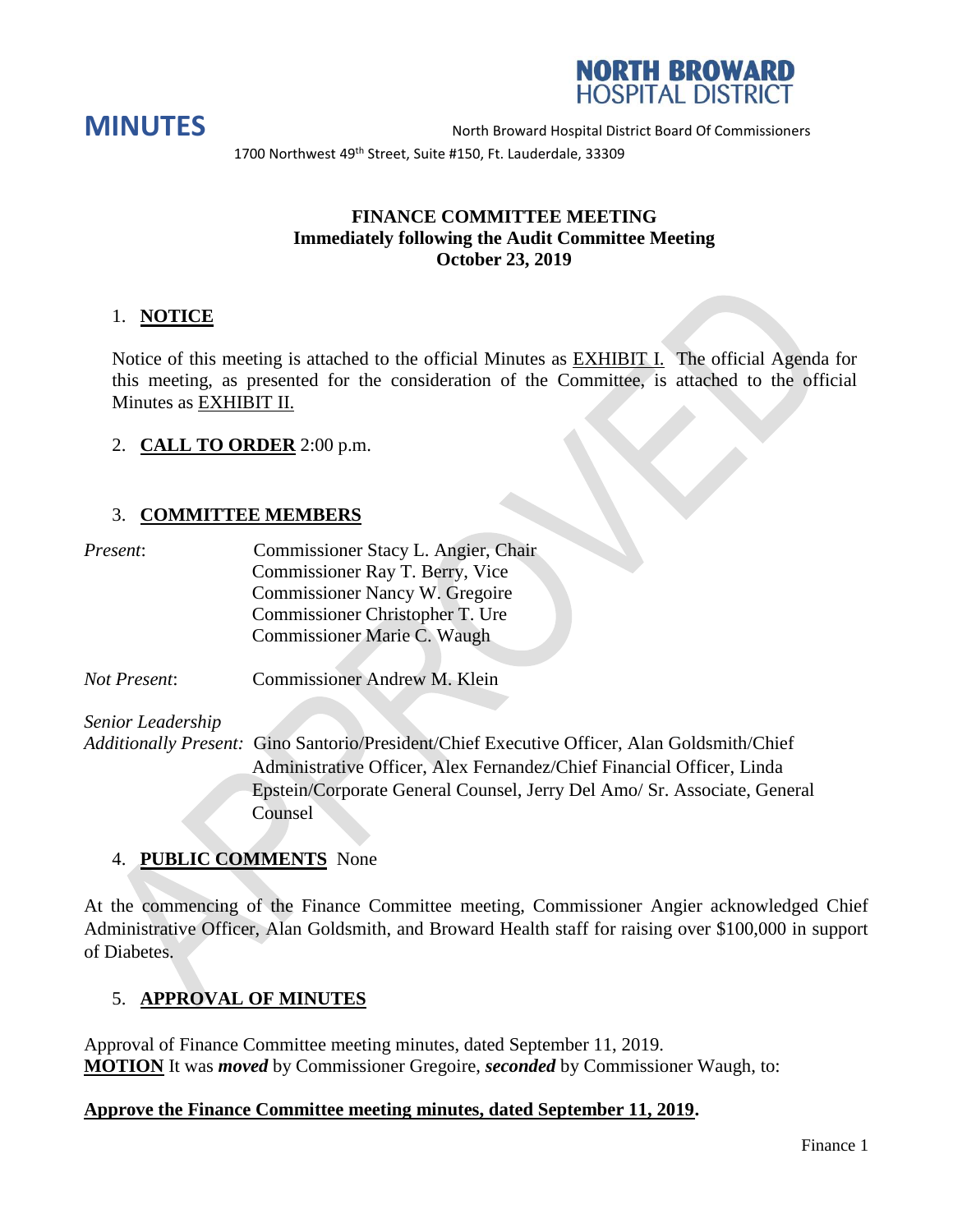

1700 Northwest 49<sup>th</sup> Street, Suite #150, Ft. Lauderdale, 33309

Motion *carried* unanimously.

## 6. **TOPIC OF DISCUSSION**

Mr. Alex Fernandez, Chief Financial Officer, shared that in the spirit of good fun and to create excitement within the finance department, he wanted to introduce Broward Health's First Finance Gold Chain (faux necklace) Award. Ms. Jodi Halpine was recognized as the first recipient to the Award. Ms. Halpine graciously accepted the award and expressed her gratitude for being a part of the finance team.

**\*** Please note, item 6.2. CFO Presentation, was heard prior to item 6.1. Approval of the Interim Financial Statements, followed by 6.2.1. Supply Chain Update.

6.2. CFO Presentation, End of the year financials through September, 2019

Mr. Fernandez gave the financial performance for the organization on a year to date basis.

Year to date details for Compensated Admissions versus Uncompensated Admissions were shared. Mr. Fernandez also reported on the positive labor management and overall expense controls that were put in place during this time.

## **DRIVERS**

- Compensated admissions below budget by 2%
- Uncompensated admissions above budget by 17%
	- Great labor management and overall expense controls resulting in operating expenses dropping below budget by 3.7%

## **PERFORMANCE**

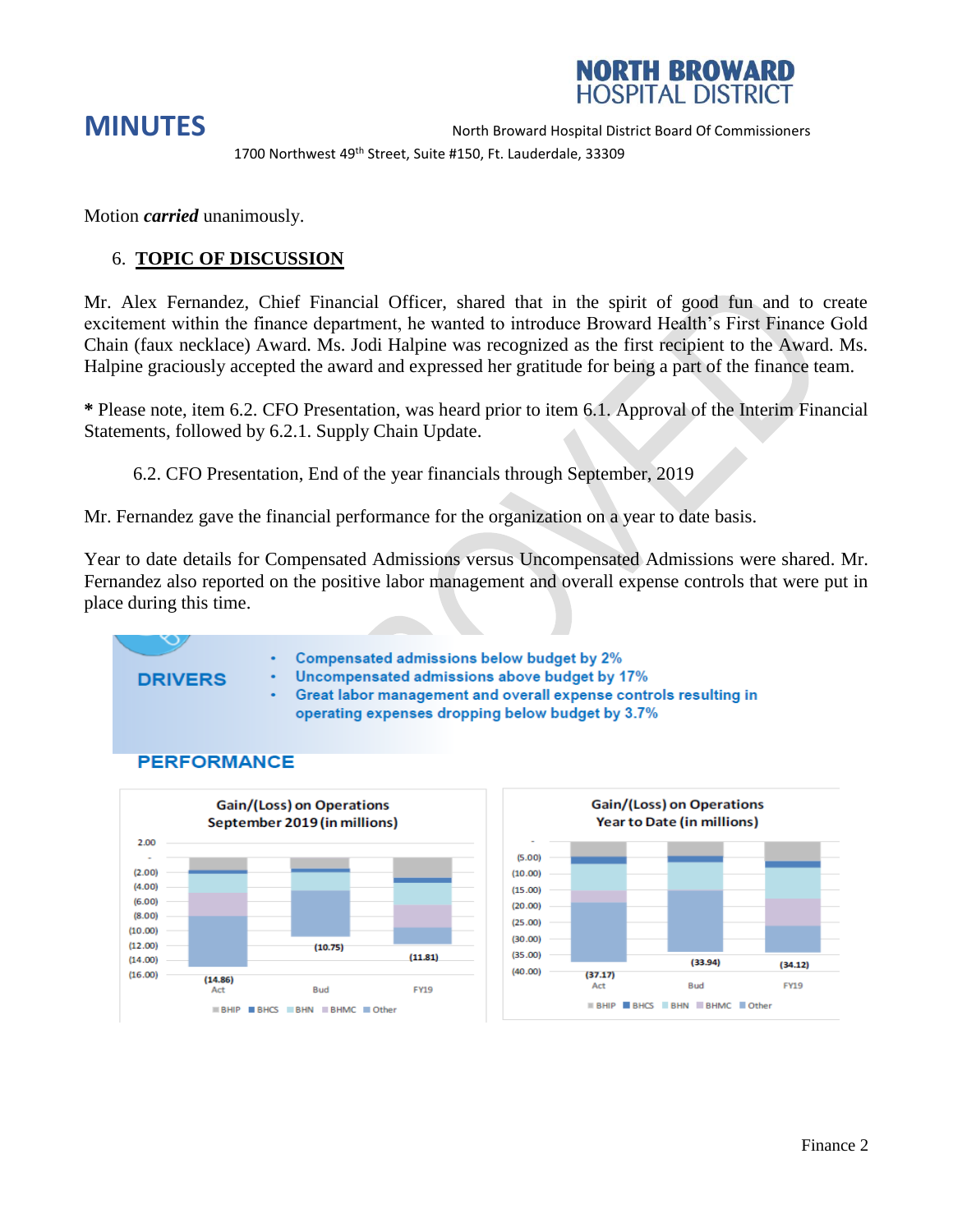

1700 Northwest 49<sup>th</sup> Street, Suite #150, Ft. Lauderdale, 33309

Mr. Fernandez reported on the Trends within hospitalizations and surgeries, which were significantly down from the month prior. He did however emphasize that during the month of September, the entire country experienced similar set-backs in volume.











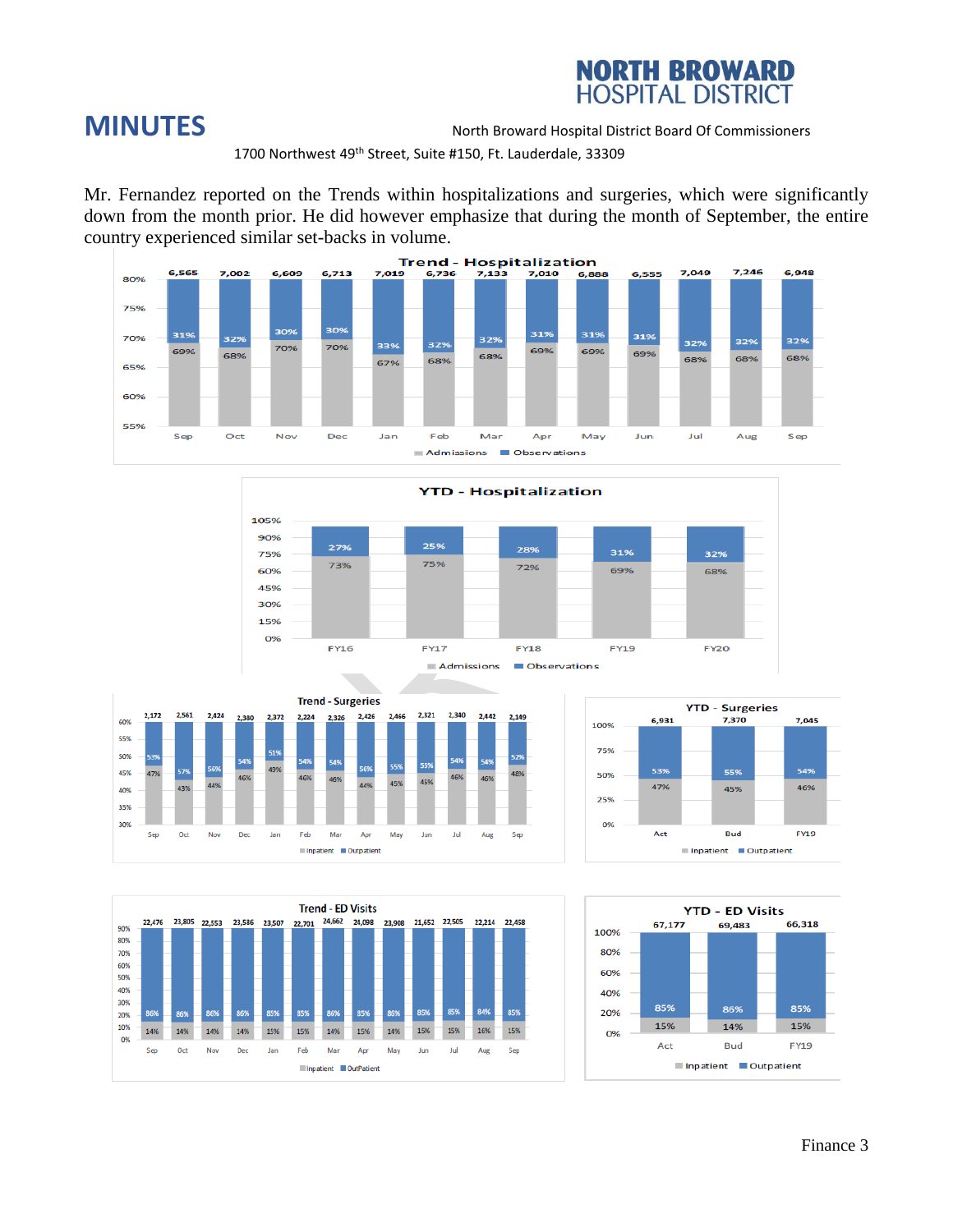# **NORTH BROWARD**<br>HOSPITAL DISTRICT

**MINUTES** North Broward Hospital District Board Of Commissioners

1700 Northwest 49<sup>th</sup> Street, Suite #150, Ft. Lauderdale, 33309

Mr. Fernandez noted that Broward Health North continued to shine although they missed budget during the month of September. Drivers that contributed to their successes were further detailed.

### **Broward Health North** Admissions favorable to budget 59 or 5.5% FTE's/AOB favorable to budget 2.1% **DRIVERS** Supply/APD favorable to budget 6.3% Net Revenue unfavorable to budget due to increase in Self Pay and cash collections below goal resulted in an increase in Bad Debt for the month **PERFORMANCE Current Period FYTD** Prior Prior **Broward Health North** Actual **Budget** Var Year Var Actual **Budget** Var Year Var 1. **Admissions** 1,141 1,082 59 1,042 99 3,484 3,287 197 3,188 296  $2.$ **Observation Cases** 550 612  $(62)$ 612  $(62)$ 1,806 1,869  $(63)$ 1,869  $(63)$ 3. **Total Ho spitalization Patients** 1,691 1,694  $(3)$ 1,654 37 5,290 5,156 134 5,057 233 4. Surgeries 542 485 57 1,724 1,662 62 1,571 153 529  $13$ 5. ER Visits 4,903 5,232  $(329)$ 5,105  $(202)$ 15,296 15,683  $(387)$ 15,303  $(7)$ (\$ in millions) \$57.7 \$56.9 6. Net Operating Revenue \$18.2 \$18.8  $(50.6)$ \$16.7  $$1.5$ \$0.8 \$52.7 \$5.0 7. SW&B  $$9.1$ \$9.3  $(50.2)$ \$9.3  $(50.1)$ \$28.5 \$28.2 \$0.3 \$27.7 \$0.8 8. **Supplies** \$5.3 \$5.3  $(50.0)$ \$4.6 \$0.7 \$17.3 \$16.7 \$0.6 \$15.5  $$1.8$ 9. Other  $$3.2$ \$3.4  $(50.1)$ \$3.0  $$0.2$ \$10.1 \$10.2  $(50.1)$ \$9.3  $$0.8$ 10. EBIDA  $$0.5$ \$0.8  $(50.3)$  $(50.2)$ \$0.7  $$1.8$  $$1.8$ (\$0.0)  $$0.2$  $$1.6$ 11. Depreciation & Common Service  $$3.1$ \$33  $(50.2)$  $$2.8$  $$0.3$ \$9.9  $$10.2$  $(50.3)$ \$9.6  $$0.3$ 12. Net Gain (Loss) from Operations  $( $2.6)$  $( $8.1)$  $(58.4)$  $(59.4)$  $(52.5)$  $(50.1)$  $( $3.0)$ \$0.4 \$0.2 \$4.7

A report was given on Community Benefit, in which Mr. Fernandez shared that the goal was to have more patients qualify for government funding so that the burden on District residents be reduced.

**Service** Community Benefit Cost in Excess of Gov't Funding represents the amount of the **DRIVERS** unfunded costs BH subsidies through operations BH Projects for 2020 to subsidize unfunded programs by \$130M BH has subsidized \$45.6M in unfunded programs though Sept 2019 **PERFORMANCE** 

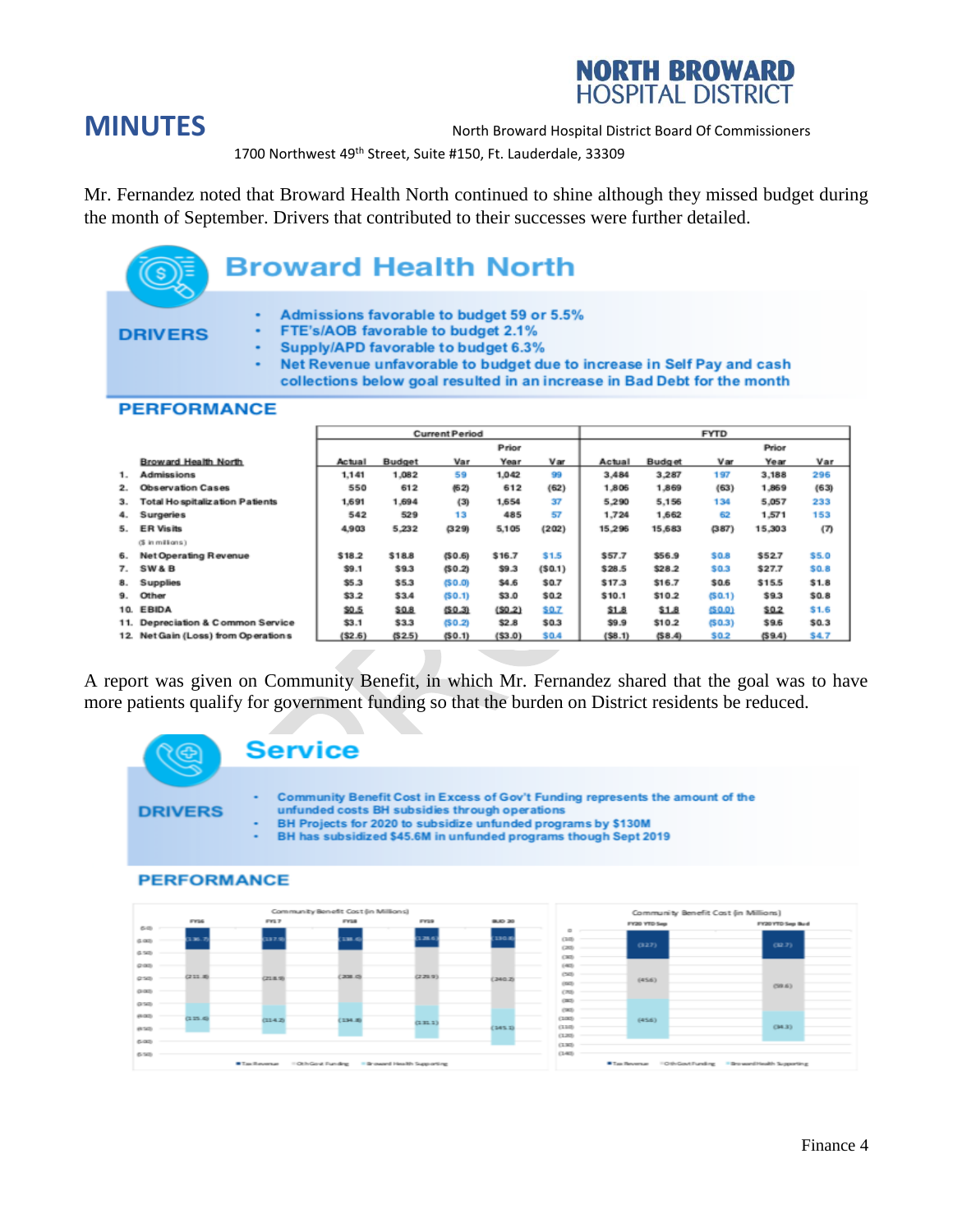

1700 Northwest 49<sup>th</sup> Street, Suite #150, Ft. Lauderdale, 33309

Mr. Fernandez mentioned that the organization's Key Financial Indicators remained solid, with a strong balance sheet.



In reporting the Revenue Cycle, a delay in cash collections was mentioned, in addition to a mitigation plan to alleviate the issue.

## **Rev Cycle Dashboard**

## **DRIVERS**

- ×, POS collections as a percentage of total self pay collections is at 36.05%, which is above the 35% goal
- YTD Cash collections continue to be within range of (86-100%) at 96.24% .
- Discharge not sent to payer (DNSP) continues to be above the goal ٠

|    |                                             | <b>Current Period</b> |         |        |        |         |        |
|----|---------------------------------------------|-----------------------|---------|--------|--------|---------|--------|
|    | Revenue Cycle                               | Actual                | Goal    | Var    | Actual | Goal    | Var    |
| 1. | Cash Collection % (86-100%)                 | 92.90%                | 100.00% | $-7%$  | 96.24% | 100.00% | $-4%$  |
| 2. | AR days - Revenue Cycle Team                | 53.20                 | 47.00   | 6.20   | 53.20  | 47.00   | 6.20   |
| 3. | First Pass Denial %                         |                       |         |        |        |         |        |
| 4. | POS Cash Collections %                      | 36.05%                | 35.00%  | 1%     | 35.50% | 35.00%  | 1%     |
| 5. | Discharged Not Sent to Payer - Rev Mgt      | 5.36                  | 5.41    | (0.05) | 5.40   | 5.54    | (0.14) |
| 6. | Billed AR >90 days- All FC's + Self-pay (P) | 35.51%                | 30.00%  | 6%     | 35.51% | 30.00%  | 6%     |
| 7. | % of IP to total MOPED                      | 99.38%                | 98.00%  | 1%     | 99.12% | 98.00%  | 1%     |
| 8. | % of IP conversions to FC R                 | 31.47%                | N/A     | 0%     | 24.55% | N/A     | 0%     |
| 9. | % of Accounts Converted to Funded           | 77.10%                | 80.00%  | $-3%$  | 85.93% | 80.00%  | 6%     |

## **PERFORMANCE**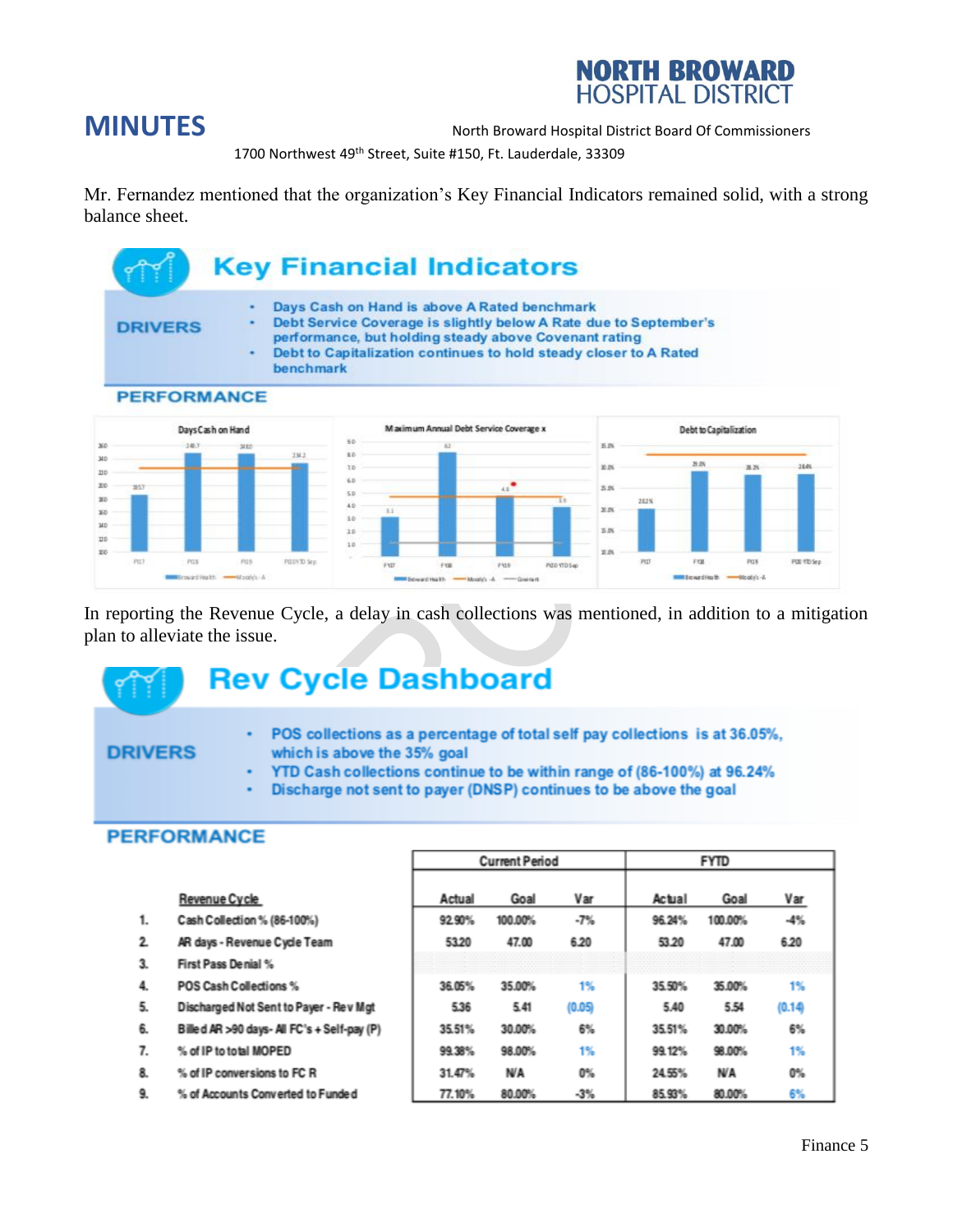

1700 Northwest 49<sup>th</sup> Street, Suite #150, Ft. Lauderdale, 33309

A report was given on the Financial Initiative Scorecard performance detailing the efficiency for several indicators and cost saving initiatives that were being implemented. Revenue Cycle, Managed Care and Non-operating Financial Strategy was also reported on.



Mr. Fernandez closed his presentation with a brief Legal Overview for the fiscal year.

### **Legal Overview** FY 2019 - June 2019 (\$ in millions)

|    |                                        | <b>FYTD</b> |           |         |           |          |  |
|----|----------------------------------------|-------------|-----------|---------|-----------|----------|--|
|    | <b>Broward Health Total</b>            | Actual      | Budget    | Var     | Prior     | Var      |  |
| 1. | Net Operating Revenue                  | \$1,044.6   | \$1,102.9 | (558.3) | \$1,071.2 | (526.6)  |  |
| 2  | <b>Total Expenses</b>                  | \$1.173.4   | \$1,230.0 | (556.6) | \$1,119.2 | \$54.2   |  |
| 3. | <b>Net Gain (Loss) from Operations</b> | (S128.8)    | (5127.1)  | (\$1.7) | (548.0)   | ( \$80.8 |  |
|    | Legal/Compliance Depts:                |             |           |         |           |          |  |
| 4. | 119305 - General Counsel               | \$1.7       | \$2.2     | (50.6)  | \$1.9     | (S0.2)   |  |
| 5. | 119480 - Outside Litigation            | \$122       | \$6.2     | \$6.0   | \$6.9     | \$5.3    |  |
| 6. | 119660 - Compliance                    | \$7.5       | \$3.9     | \$3.7   | \$4.2     | \$3.3    |  |
| 7. | <b>Total Expenses</b>                  | \$21.4      | \$12.3    | \$9.1   | \$13.0    | \$8.4    |  |
|    | <b>Broward Health Revised Total</b>    |             |           |         |           |          |  |
| 8. | <b>Net Gain (Loss) from Operations</b> | (S107.4)    | (S114.8)  | \$7.4   | (535.0)   | (572.4   |  |
|    | excluding Legal/Compliance Depts       |             |           |         |           |          |  |

\*\*\*Note: Accrual for Bonus' equals \$3.896 Mil including FICA (\$3.620m in account 60017; \$275k in account 61030)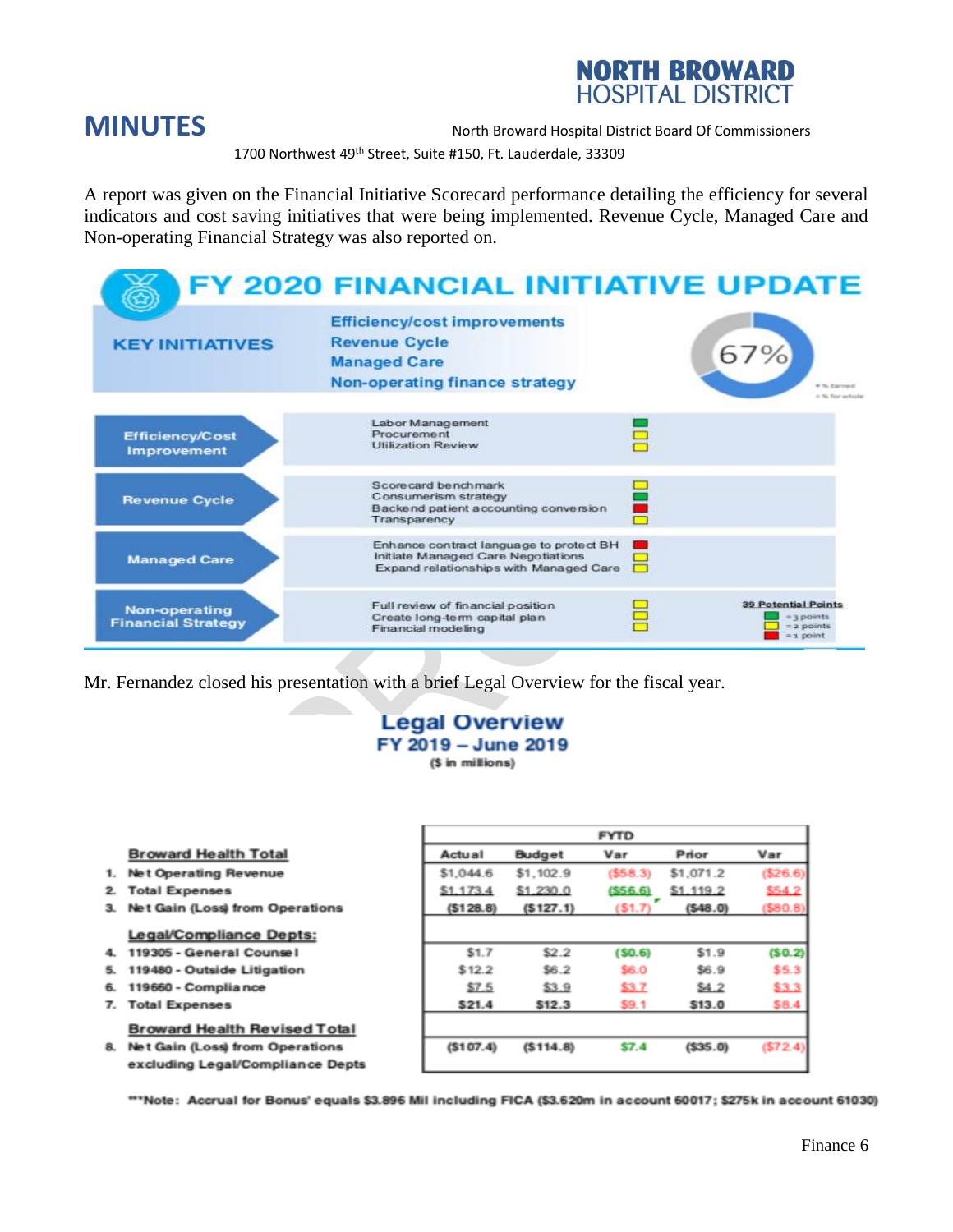

1700 Northwest 49<sup>th</sup> Street, Suite #150, Ft. Lauderdale, 33309

6.1. Approval of the Interim Financial Statements

6.1.1. Approval of the Interim Financial Statement for the month of July, 2019

6.1.2. Approval of the Interim Financial Statement for the month of August, 2019

6.1.3. Approval of the Interim Financial Statement for the month of September 2019

**MOTION** It was *moved* by Commissioner Gregoire, *seconded* by Commissioner Ure, that:

## **The Finance Committee recommend that the Board of Commissioners of the North Broward Hospital District accept the interim financial statements for the months of July, August and September, 2019.**

Motion *carried* unanimously.

6.2.1. Supply Chain Update

Mr. Fernandez invited members of the procurement department to introduce themselves and inform the committee of new initiatives and accomplishments being achieved.

Mr. Jorge Hernandez, Vice President of Supply Chain, spoke to the committee and introduced the rest of his team, as seen below. Several members of the procurement department shared details on processes, initiatives and vendor diversity.

LaRae Floyd, Manager, Material Operations & Business Development Diana Gomez: Manger, Supply Chain Bids Jose Hernandez, Director, Supply Chain Purchasing & Materials Simone Bernard: Purchasing Contract Specialist Dominique Lavelanet: Manager of Purchasing & Corporate Resource

6.3. Systemwide, Approval of Apheresis services agreement with Fresenius

**MOTION** It was *moved* by Commissioner Gregoire, *seconde*d by Commissioner Ure, that:

**The Finance Committee recommend that the Board of Commissioners of the North Broward Hospital District authorize the President/CEO to enter into a new agreement with the vendor, Fresenius, for a three (3) year cost of \$819,000.**

Motion *carried* unanimously.